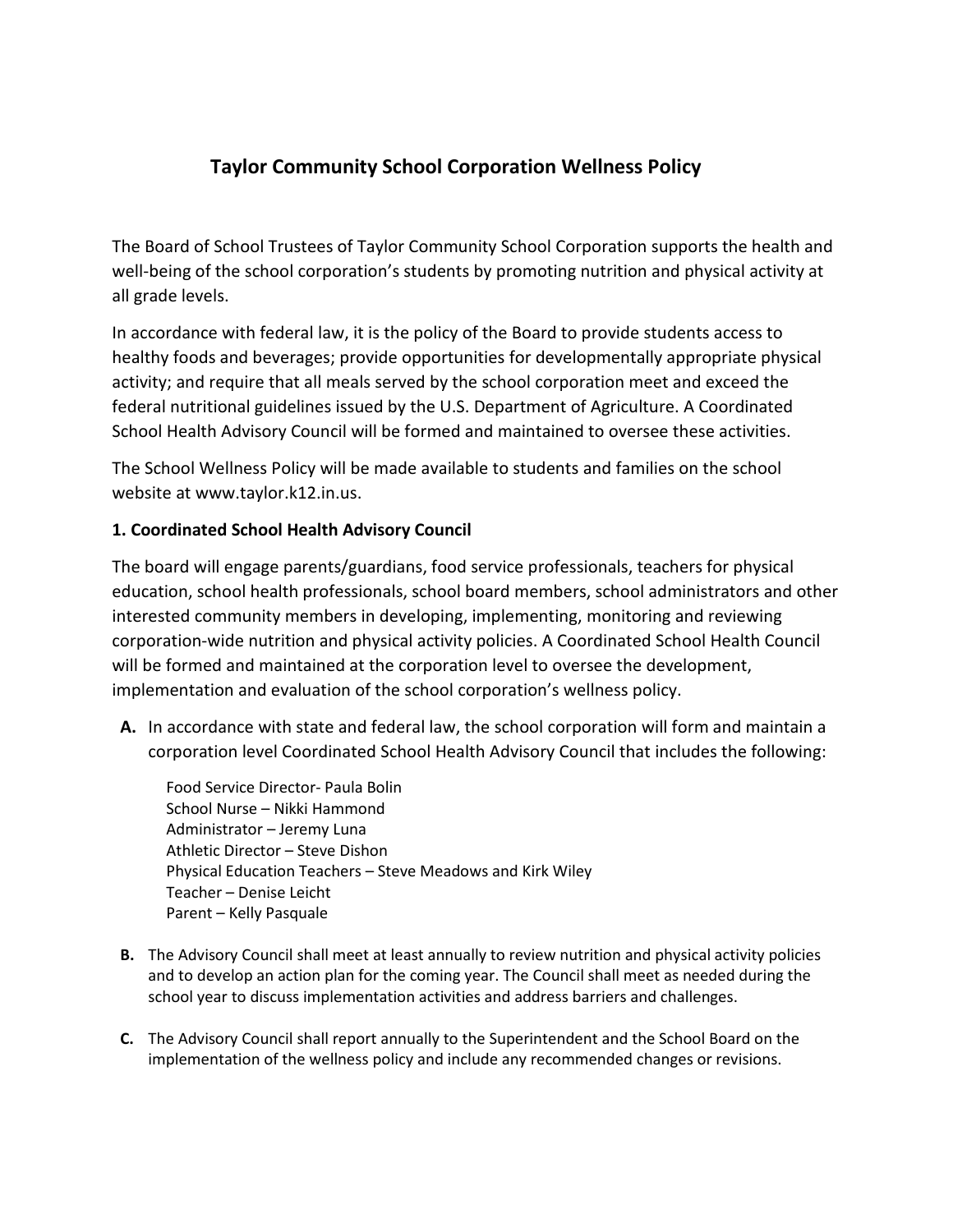**D.** The School Board shall adopt or revise nutrition and physical activity policies based on recommendations made by the Advisory Council.

#### **2. Nutrition Education and Nutrition Promotion**

Nutrition topics shall be integrated within the comprehensive health education curriculum and taught at every grade level (K-12) according to standards of the Indiana Department of Education. Schools will link nutrition education activities with existing coordinated school health programs or other comparable comprehensive school health promotion frameworks.

## **3. Standards for USDA Child Nutrition Programs and School Meals**

The board will provide and promote the National School Lunch and Breakfast Programs to ensure that all students have access to healthy foods to support healthier choices and promote optimal learning.

## **4. Nutrition Standards for Competitive and Other Foods and Beverages**

A. The Board will provide and allow foods and beverages that support proper nutrition, promote healthy choices, and comply with federal nutrition standards in vending machines, school stores and concession stands. This also includes food and beverages made available in schools during the school day for such events as school fundraisers and food and beverages brought into the schools by students or other person such events as birthdays and classroom celebrations.

Fundraisers selling food items that do not meet the federal nutrition standards are limited to two such fundraisers per school building per year.

B. The Board will allow marketing in school buildings and on school grounds during the school day for only those food and beverages provided by the school that meet the federal nutrition standards. Marketing that promotes student health will be permitted in school buildings and on school grounds.

## **5. Physical Education and Physical Education**

The Board supports the health and well-being of students by promoting physical activity through physical education, recess and other physical breaks; such as before and after school activities. Additionally, the Board supports physical activity among elementary students by providing them with at least 30 of the recommended 60 minutes of physical activity per day.

## **6. Other Activities that Promote Student Wellness**

The Board supports the health and well-being of our students and staff by creating and promoting policy and environmental supports to provide physical activity and healthy eating opportunities.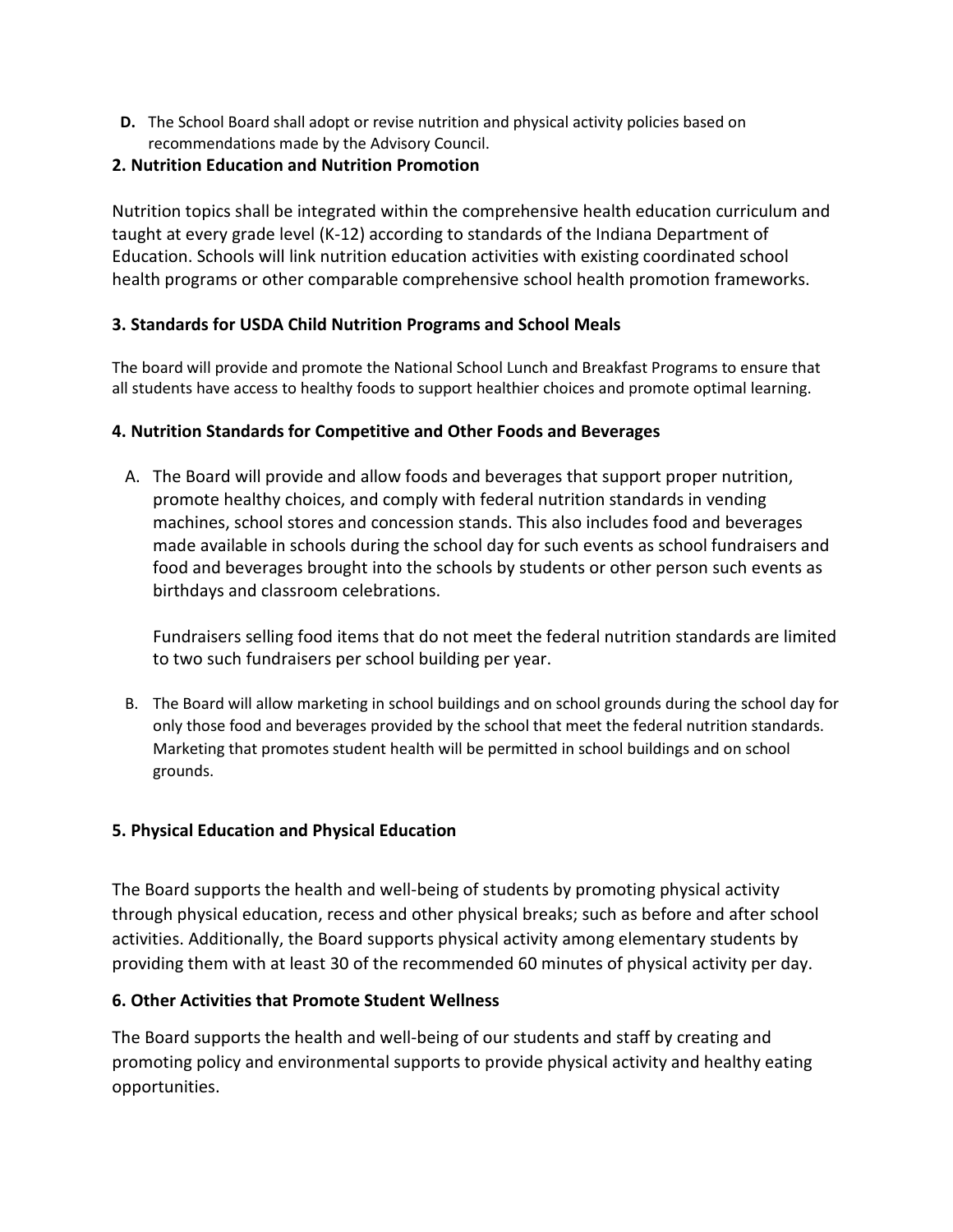#### **7. Evaluation**

Through implementation and enforcement of this policy, the corporation will create an environment that supports opportunities for physical activity and healthy eating behaviors. To ensure continuing progress, the corporation will evaluate implementation efforts and their impact on students and staff at least every three years.

The board designates the Superintendent to ensure compliance with this policy and its administrative regulations. The Superintendent is responsible for retaining all documentation of compliance with this policy and its regulations, including but not limited to each school's three year assessment and evaluation report and this wellness policy and plan.

## **Administrative Regulations:**

#### **1. Nutrition Education**

- A. Health education will be provided as part of a comprehensive health education program and taught by a licensed health education instructor.
- B. The school corporation will provide nutrition education training opportunities to teachers and staff for all grade levels.

#### **2. Nutrition Promotion**

- A. Nutrition promotion will include lessons that cover topics such as how to read and use food labels, choosing healthy options and portion control.
- B. School staff will collaborate with community groups and organizations to provide opportunities for students projects related to nutrition ( e.g., reading food labels and maintaining a caloric balance between food intake and physical activity/exercise).
- C. Nutrition promotion resources will be provided to parents/guardians through handouts, website links, school newsletters, presentations and any other appropriate means available to reach parents/guardians.
- D. Nutrition educators will partner with school staff of the school food service program to use the cafeteria as a learning lab. Healthy items, such as salads and fruits, will be displayed prominently in the cafeterias to make healthier choices more appealing.
- E. Foods of minimal nutritional value, including brands and illustrations, shall not be advertised or marketed in educational materials.

## **3. Standards for USDA Child Nutrition Programs and School Meals**

A. School Meal Content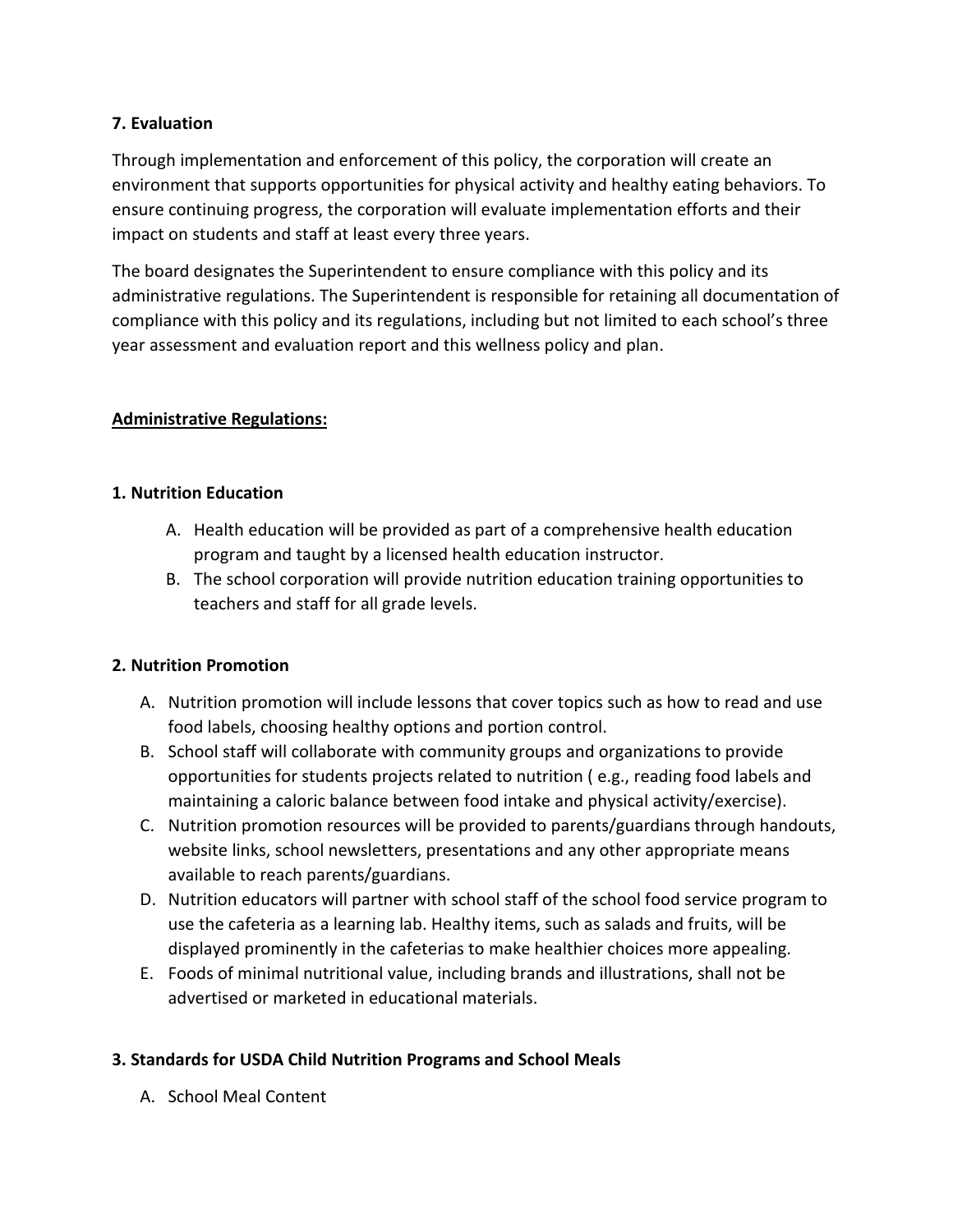- **1.** Meals served through the National School Lunch and Breakfast Programs will:
	- Be appealing and appetizing to children;
	- Meet, at a minimum, the nutrition requirements established by the USDA for federally funded programs;
	- Contain 0 percent trans fat;
	- Offer a variety of fruits and vegetables;
	- 100 percent of the grains offered are whole grain-rich.
- **2.** All cooked foods will be baked or steamed. Proper procurement procedures and preparation methods will be used to decrease excess fat, calorie and sodium levels in food.
- **3.** Schools are encouraged to purchase or obtain fresh fruits and vegetables from local farmers when practical.
- **4.** Students will have the opportunity to provide input on local, cultural and ethnic favorites.
- **5.** The food service department shall provide periodic food promotions that will allow for taste testing of new healthier foods being introduced on the menu.
- **6.** Special dietary needs of students will be considered when planning meals.
- **7.** The food service department will share and publicize information about the nutritional content of meals with students and parents/guardians upon request.
- B. School Meal Participation
	- **1.** To the extent possible, schools will provide the USDA School Breakfast Program to all students.
	- **2.** To the extent possible, schools will utilize methods to serve school breakfast that encourage participation, including serving breakfast in the classroom and serving grab-and- go breakfasts.
	- **3.** Schools will inform families of the availability and location of the Summer Food Service Program meals, in accordance with the Healthy, Hunger-Free Kids Act of 2010. Schools in which more than 50 percent of students are eligible for free or reduced-priced school meals will sponsor the Summer Food Service Program when feasible.
- C. Mealtimes and Scheduling
	- **1.** Adequate time will be provided to students to eat lunch (at least 20 minutes after being served) and breakfast (at least 10 minutes after being served).
	- **2.** The elementary school will schedule recess before lunch.
	- **3.** School meals will be served in a clean and pleasant setting.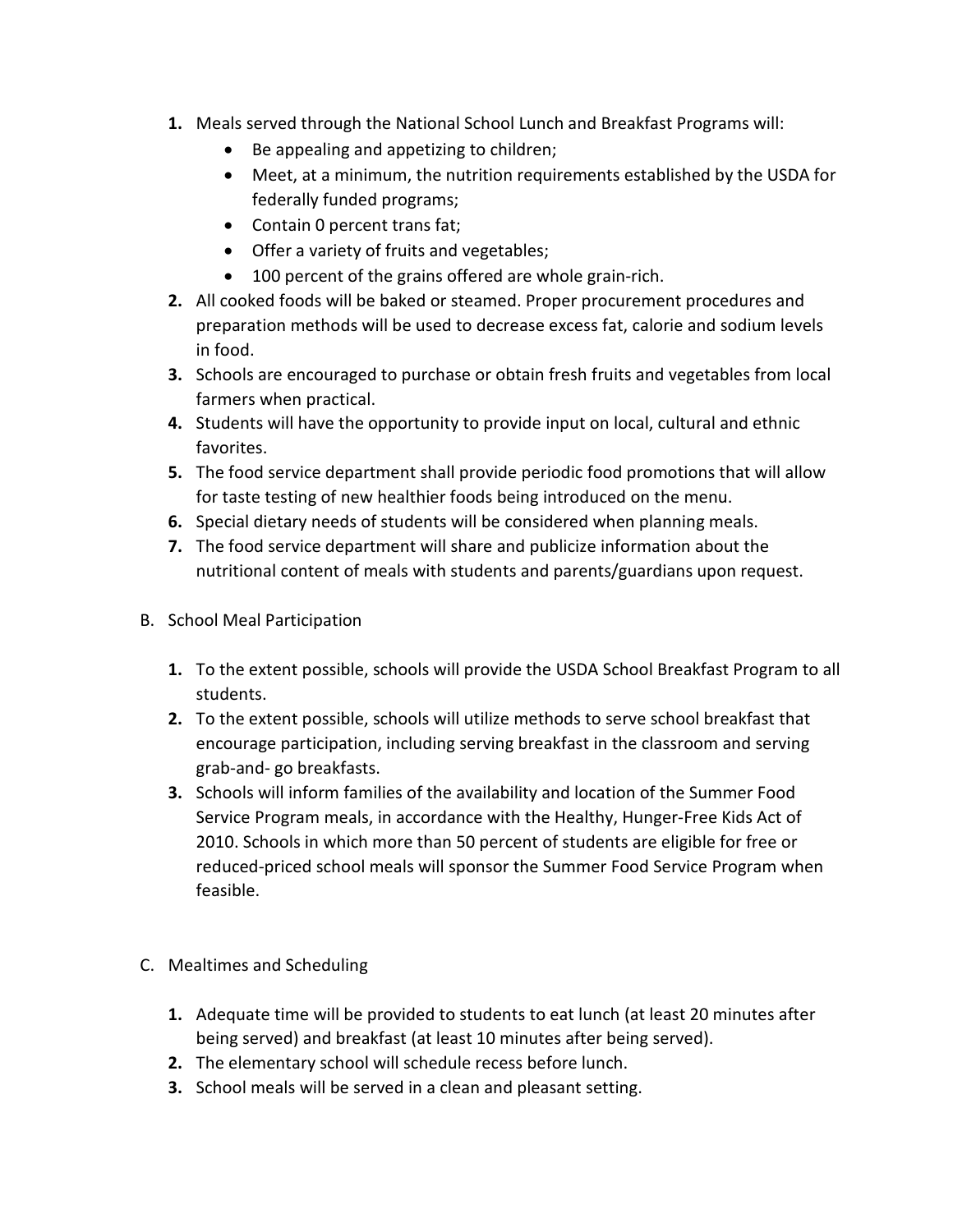- **4.** Students will have convenient access to hand washing stations.
- **5.** Potable (drinking) water must be readily available at all mealtimes.
- **6.** Appropriate supervision will be provided in the cafeteria and rules for safe behavior shall be consistently enforced.
- D. Professional Development
	- **1.** Professional development and training will be provided at least annually to food service managers and staff on proper food handling techniques and healthy cooking practices.

## **4. Nutrition Standards for Competitive and Other Food and Beverages**

- A. Approved Nutrition Standards, based on the nutrition standards of the Institute of Medicine (2007)
	- **1.** K-12 a' la carte, vending machines and other foods outside of school meals shall be limited to:
		- No more than 30 percent of total calories from fat,
		- Less than 10 percent of total calories from saturated fats,
		- 0 percent trans fats,
		- No more than 35 percent of calories from total sugars,
		- No more than 200 milligrams of sodium per portion as packaged,
		- No more than 200 calories per package, and
		- 100 percent of the grains offered are whole grain-rich.
	- **2.** K-12 a' la carte, school vending machines and other beverages outside of school meals shall be limited to:
		- Low-fat and nonfat milk ( in 8 to 10 ounce portions),
		- 100% fruit juice in 4 ounce portions as packaged for elementary/middle school and 8 ounces (2 portions) for high school, and
		- All beverages other than water, white milk or juice shall be no larger than 12 ounces.
- B. Availability
	- **1.** A vending machine at an elementary school that dispenses food or beverage items may not be accessible to students.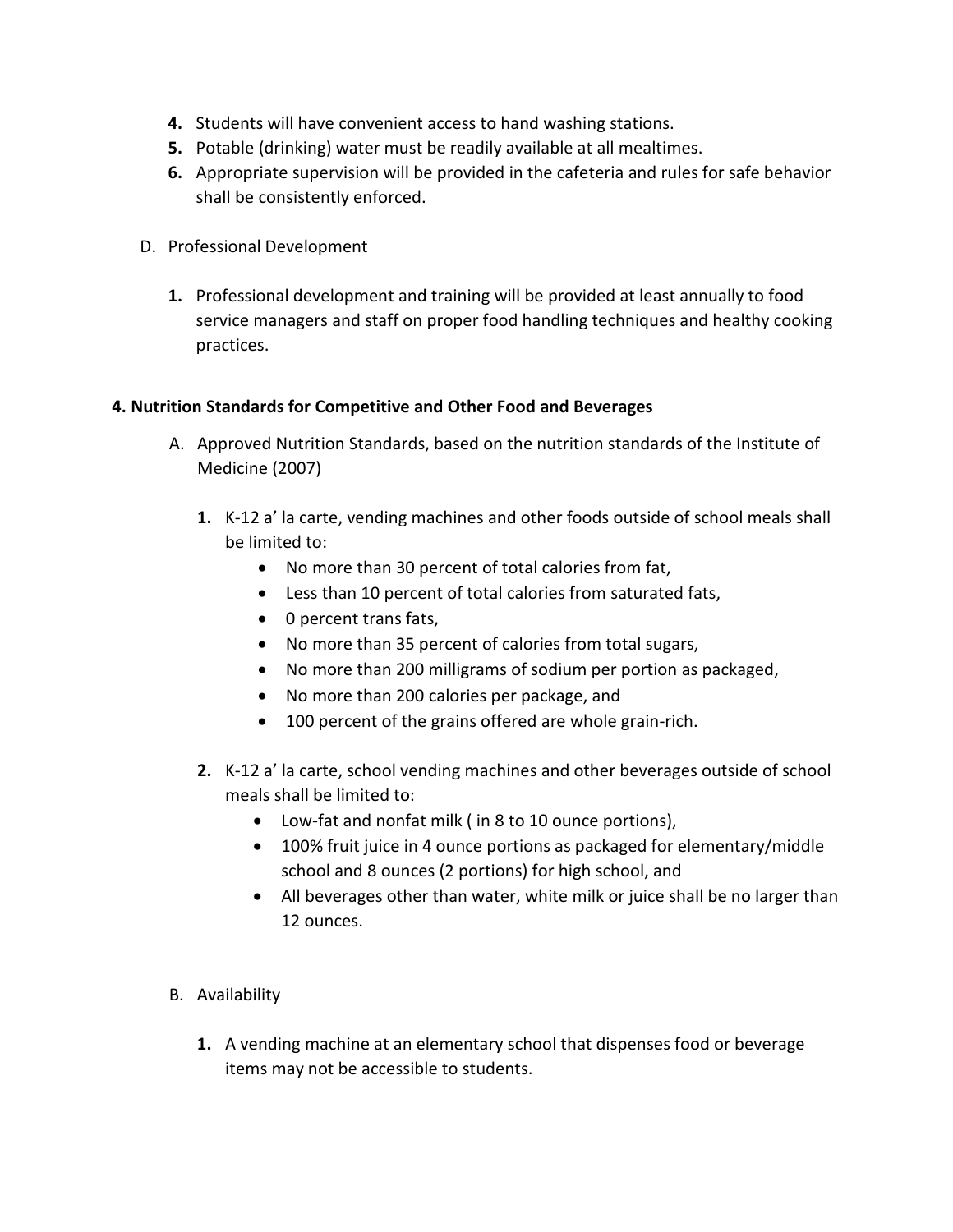- **2.** Vending machines in the middle and high school will contain items that meet the approved nutrition standards.
- **3.** Vending machines for school staff will not be accessible to students.
- **4.** Students and staff will have free, potable (drinking) water for consumption available in water fountains throughout the school buildings.
- C. Concession Stands
	- **1.** The concession stand at school sponsored events will offer some healthy choices as according to the approved nutrition standards.
- D. Classroom Celebrations
	- **1.** Classroom celebrations will try to focus on activities (e.g., giving free time, extra recess, music and reading time) rather than food.
	- **2.** Classroom celebration that include food will be limited to one per month.
		- K-5 classroom celebration including food will be encouraged to make healthier choices.
		- K-5 birthday celebrations including food will bring treats that are prepackaged and encouraged to be healthier choices.
		- 6-12 classroom celebrations including food will be curriculum driven and encourage healthier choices.
	- **3.** Schools shall inform parents/guardians of the classroom celebration guidelines.
- E. Food as a Reward or Punishment
	- **1.** Teachers and staff will not use food as a reward. For example, the use of sugar sweetened beverages and candy as a classroom reward at any school is not appropriate.
	- **2.** School staff will not withhold food or drink at mealtimes as punishment.
- F. Fundraisers
	- **1.** Fundraising activities will support healthy eating and wellness. Schools will promote the sale of non-food items for school- sponsored fundraising. For a food and beverage item to be sold as a fundraiser, it must meet the approved nutrition standards. Fundraisers subject to this rule are those sold during the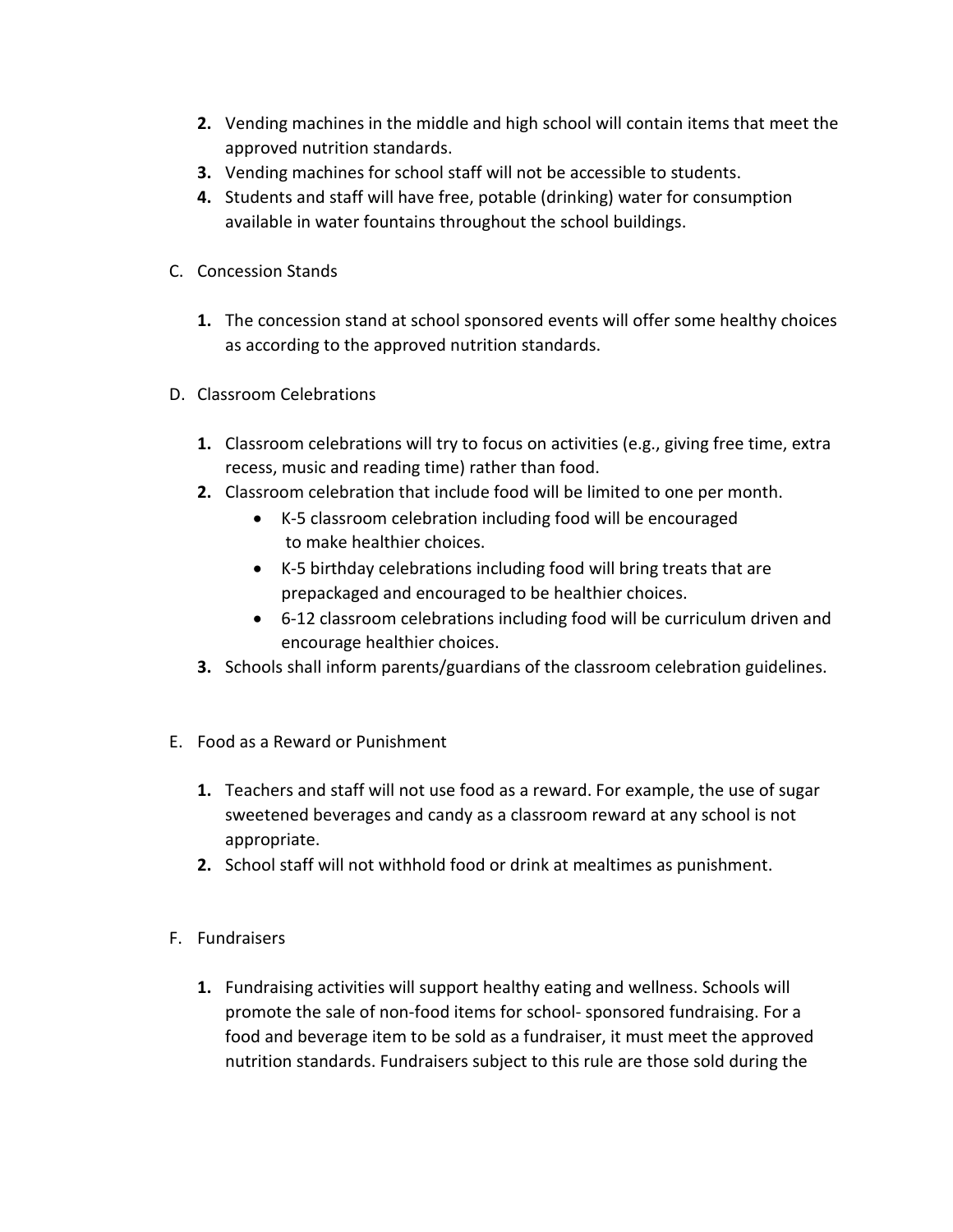school day on school grounds. School day is defined as from midnight the night before to 30 minutes after the end of the school day.

- G. Non-sold food and beverages:
	- **1.** Non-sold food and beverages will be encouraged to be healthier choices.
- H. Marketing
	- **1.** Signage or similar media on school campus during the school day may only advertise food and/or beverages provided and sold by the school that meet the competitive foods standards for foods sold in schools(i.e. Smart Snacks)

## **5. Physical Activity and Physical Education**

- A. Physical Education K-12
	- **1.** All students in grades K-12 will participate in physical education in order to meet the Physical Education Standards. Also, high schools will encourage students to take more than the courses of physical education required for all Indiana diplomas.
	- **2.** Waivers will not apply towards the physical education courses required for a diploma. Credit flexibility in physical education classes will be limited to elective physical education courses.
	- **3.** Physical education classes will have the same student/teacher ratio used in other classes. In Indiana, the ratio for a single school shall not exceed an average of 30 to 1.
	- **4.** The physical education program shall be provided adequate space and equipment to ensure quality physical education classes for students.
- B. Daily Recess and Physical Activity Breaks
	- **1.** Each elementary school shall provide daily physical activity in accordance with Indiana Code 20-30-5-7-5.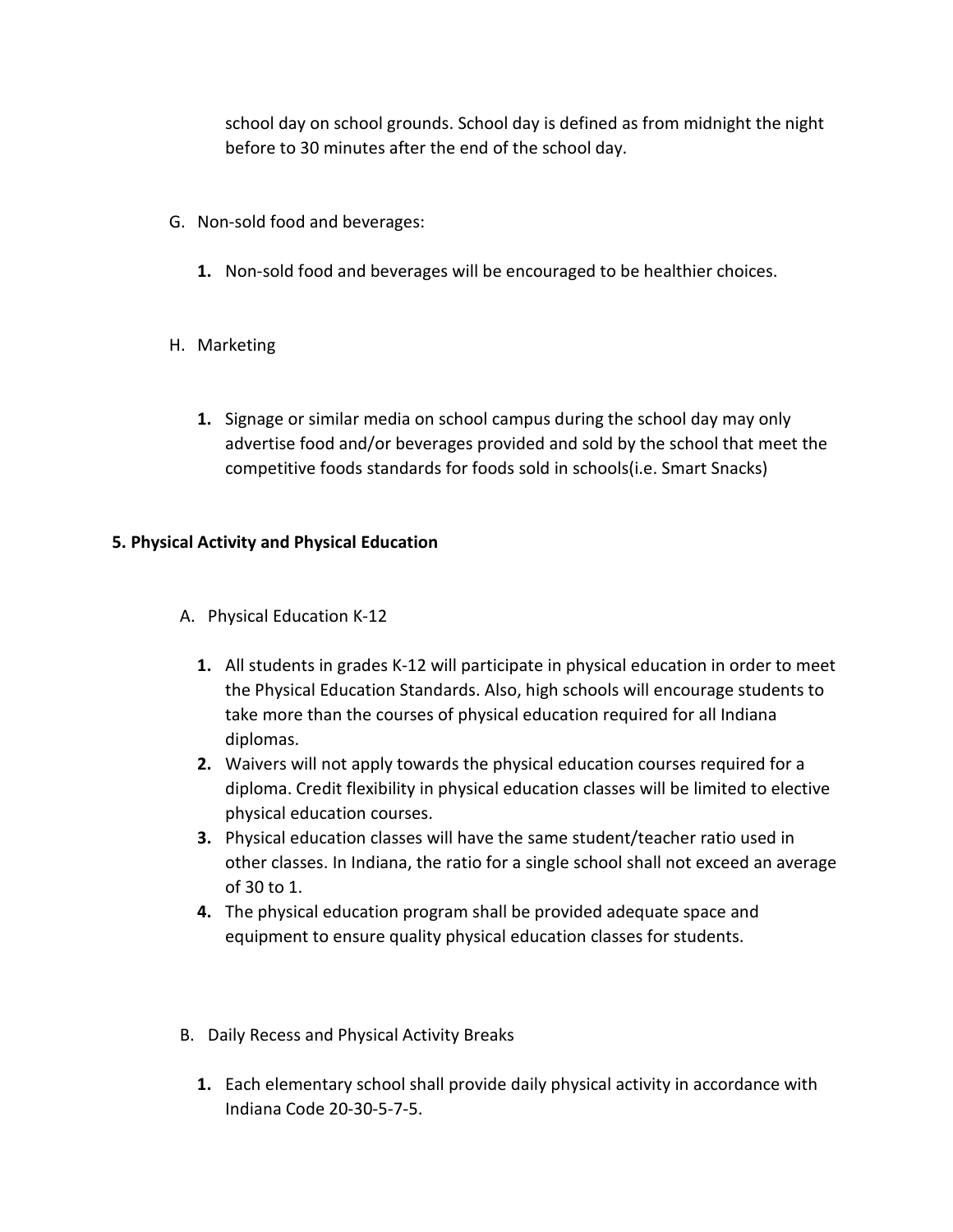- **2.** All elementary school students will have at least 1 period of active recess per day that is at least 20 minutes in length as recommended by the National Association for Sport and Physical Education (NASPE). This recess period will be outdoors when possible. If outdoor recess is not possible due to inclement weather, teachers will provide an indoor physical activity break in the classroom.
- **3.** All teachers will be encouraged to use physical activity breaks during classroom time as much as possible.
- **4.** Schools should discourage extended periods of inactivity (2 or more hours). During events such as mandatory school-wide testing, teachers will give students periodic breaks for moderate physical activity.
- C. Physical Activity Opportunities Before and After School
	- **1.** Schools will offer intramurals, clubs, interscholastic sports and voluntary activities to increase opportunities for physical activity before and /or after school, taking into account student interest and supervisor availability.
	- **2.** After-school enrichment providers will include physical activity in their programs, to the extent space and equipment allow.
- D. Physical Activity and Remedial Activities/Punishment
	- **1.** Students will not be removed or excused from physical education to receive instruction in other content areas.
	- **2.** School staff will not use physical activity (e.g., running laps, pushups) or withhold opportunities for physical activity (e.g., recess, physical education) as punishment.

## **6. Other School Based Activities**

- A. Use of School Facilities Outside of School Hours
	- **1.** School spaces and facilities, such as playgrounds, tennis courts and track, will be made available to students, staff and community members before and after the school day; on weekends; and during school vacations. School policies concerning safety will apply at all times.
- C. Staff Wellness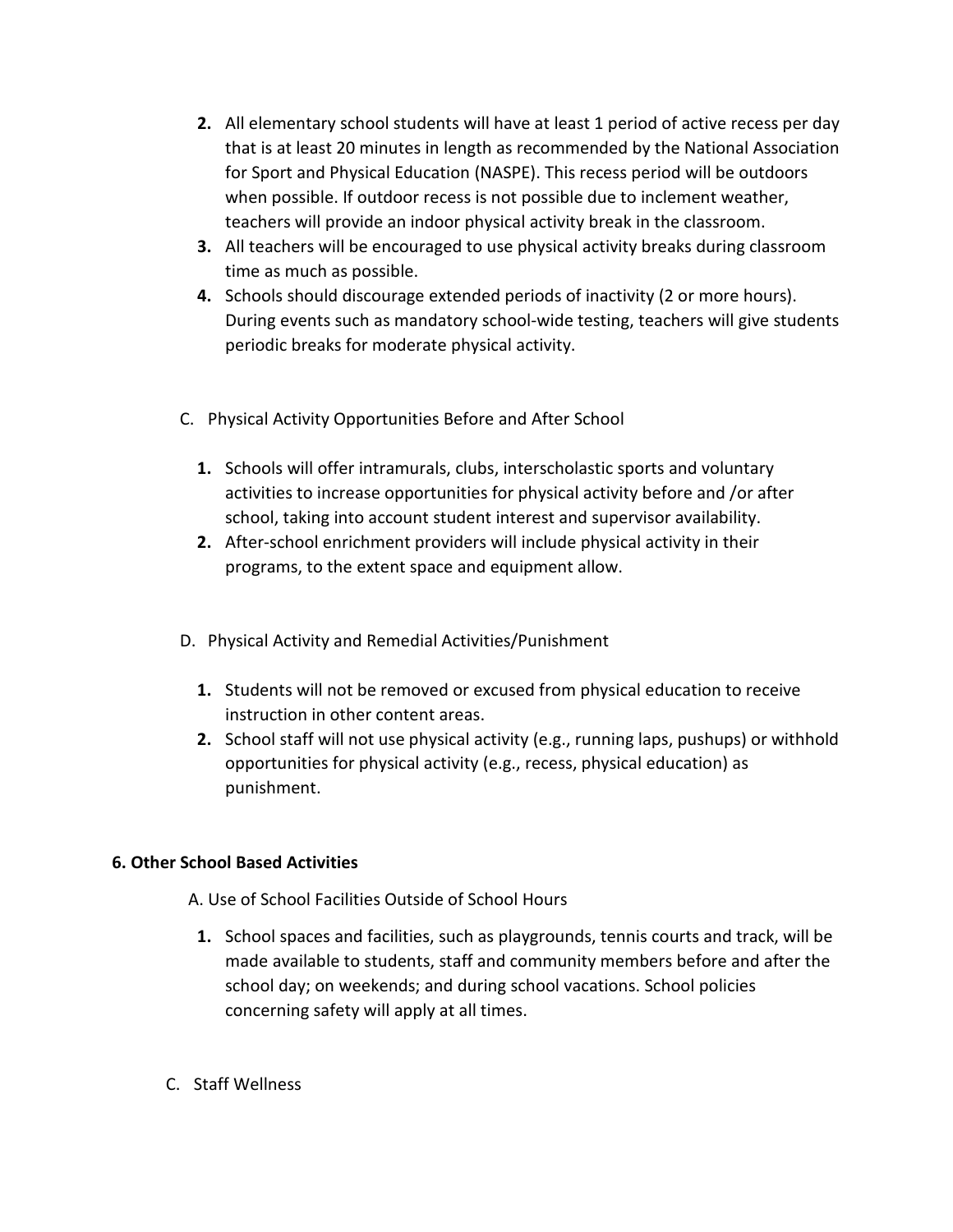- **1.** The school corporation will promote programs to increase knowledge of physical activity and healthy eating for faculty and staff.
- **2.** Schools will allow staff to use school facilities outside of school hours for activities such as group fitness classes, walking programs and individual use.
- **3.** Staff will be encouraged to participate in community walking, bicycling and running events.
- **4.** Physical education will be taught by a licensed physical education instructor.
- **5.** All staff involved in physical education will be provided opportunities for professional development focusing on physical activity, fitness, health and wellness.

## **7. Evaluation of Wellness Policy**

- **A.** Implementation and Data Collection
	- **1.** The superintendent is responsible for retaining all documentation of compliance with this policy and its regulations, but the principals shall ensure that their individual schools are in compliance with the corporation's wellness policy every three school years by assessing wellness implementation strategies. The principals shall provide a written report to the superintendent, who will provide the report to the school board. The principal's report shall contain the following information: the school's progress toward meeting the wellness goals over the previous three school years; the website address for the wellness policy and how the public can receive a copy of the policy; a description of the progress in meeting the goals, a summary of the events or activities related to the implementation of the policy; the name, position, and contact information of the school official coordinating the school's wellness team; and information on how individuals and the public can get involved with the school's wellness team.
	- **2.** The evaluation of the wellness policy and implementation will be directed by the wellness committee and will be responsible for the three-year assessment of each school's compliance with the policy and its regulations. The three-year assessment must measure the implementation of this policy and its regulations; the extent to which each school is in compliance with the policy; the extent this policy compares to other model school wellness policies; and a description of the progress made in attaining the goals of the wellness policy. As a result of this assessment and evaluation the policy and regulations will be revised as needed.
	- **3.** The three-year assessment and evaluation report will be made available to the public by posing it on the school corporation website.